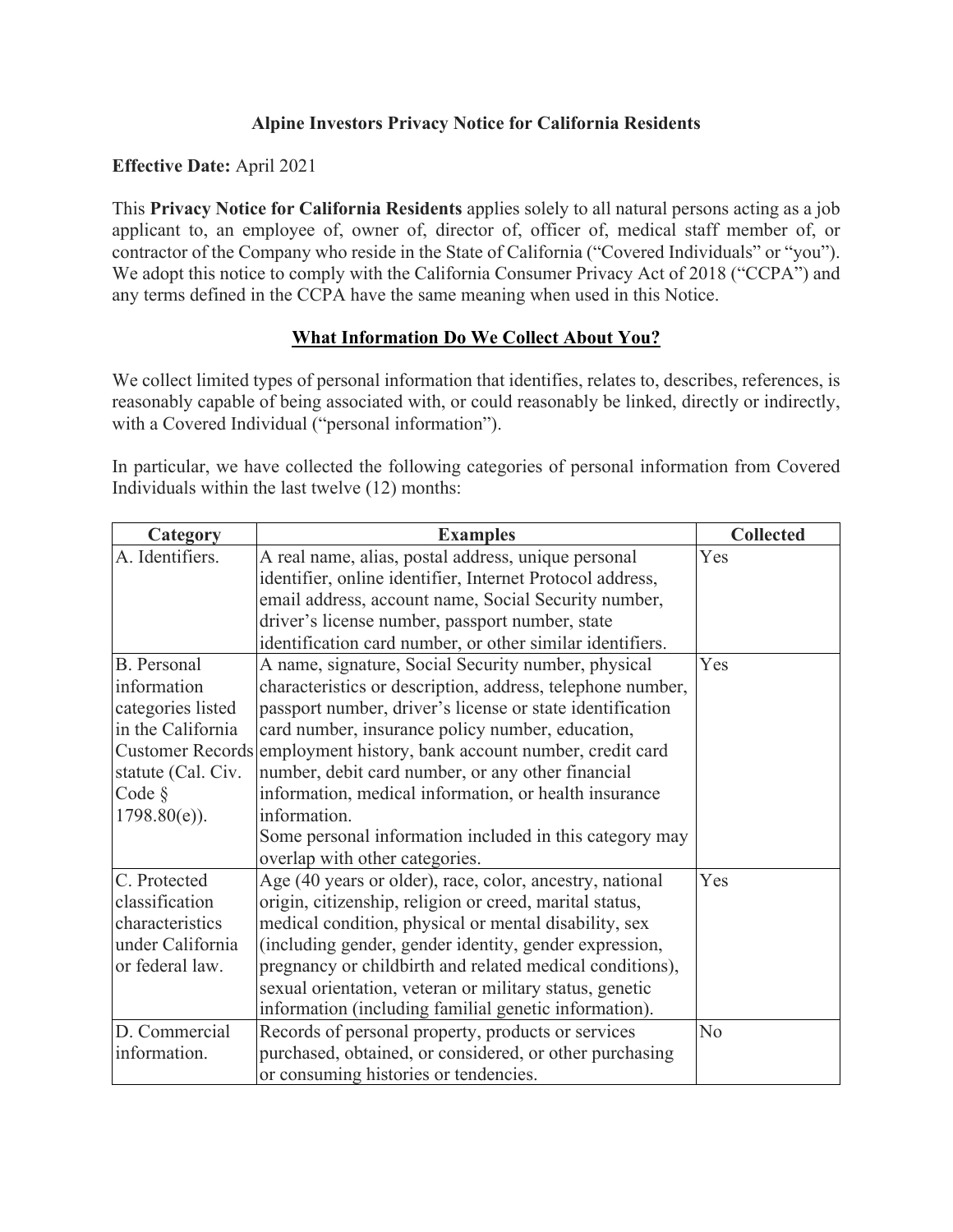| E. Biometric      | Genetic, physiological, behavioral, and biological           | N <sub>o</sub> |
|-------------------|--------------------------------------------------------------|----------------|
| information.      | characteristics, or activity patterns used to extract a      |                |
|                   | template or other identifier or identifying information,     |                |
|                   | such as, fingerprints, faceprints, and voiceprints, iris or  |                |
|                   | retina scans, keystroke, gait, or other physical patterns,   |                |
|                   | and sleep, health, or exercise data.                         |                |
| F. Internet or    | Browsing history, search history, information on an          | Yes            |
| other similar     | Covered Individual's interaction with a website,             |                |
| network activity. | application, or advertisement.                               |                |
| G. Geolocation    | Physical location or movements.                              | Yes            |
| data.             |                                                              |                |
| H. Sensory data.  | Audio, electronic, visual, thermal, olfactory, or similar    | Yes            |
|                   | information.                                                 |                |
| I. Professional   | Current or past job history or performance evaluations,      | Yes            |
| information.      | pay stubs, timesheets, direct deposit information, tax       |                |
|                   | withholding information                                      |                |
| J. Non-public     | Education records directly related to a student maintained   | Yes            |
| education         | by an educational institution or party acting on its behalf, |                |
| information (per  | such as grades, transcripts, class lists, student schedules, |                |
| the Family        | student identification codes, student financial              |                |
| Educational       | information, or student disciplinary records.                |                |
| Rights and        |                                                              |                |
| Privacy Act (20   |                                                              |                |
| U.S.C. Section    |                                                              |                |
| 1232g, 34 C.F.R.  |                                                              |                |
| Part 99)).        |                                                              |                |
| K. Inferences     | Profile reflecting a person's preferences, characteristics,  | Yes            |
| drawn from other  | psychological trends, predispositions, behavior, attitudes,  |                |
| personal          | intelligence, abilities, and aptitudes.                      |                |
| information.      |                                                              |                |

## **How Do We Obtain Your Personal Information?**

In connection with our professional relationship with you, we obtain the categories of personal information listed above from the following categories of sources:

- Directly from you. For example, from employment- and/or work-related forms you complete.
- Indirectly from you. For example, from observing your actions at work or on our Company network or from background checks performed in connection with our relationship with you.

We may combine personal information that you provide to us with information that we collect from or about you from publicly available sources, as well.

## **How Do We Use Your Personal Information?**

We may use or disclose the personal information we collect for one or more of the following business purposes: